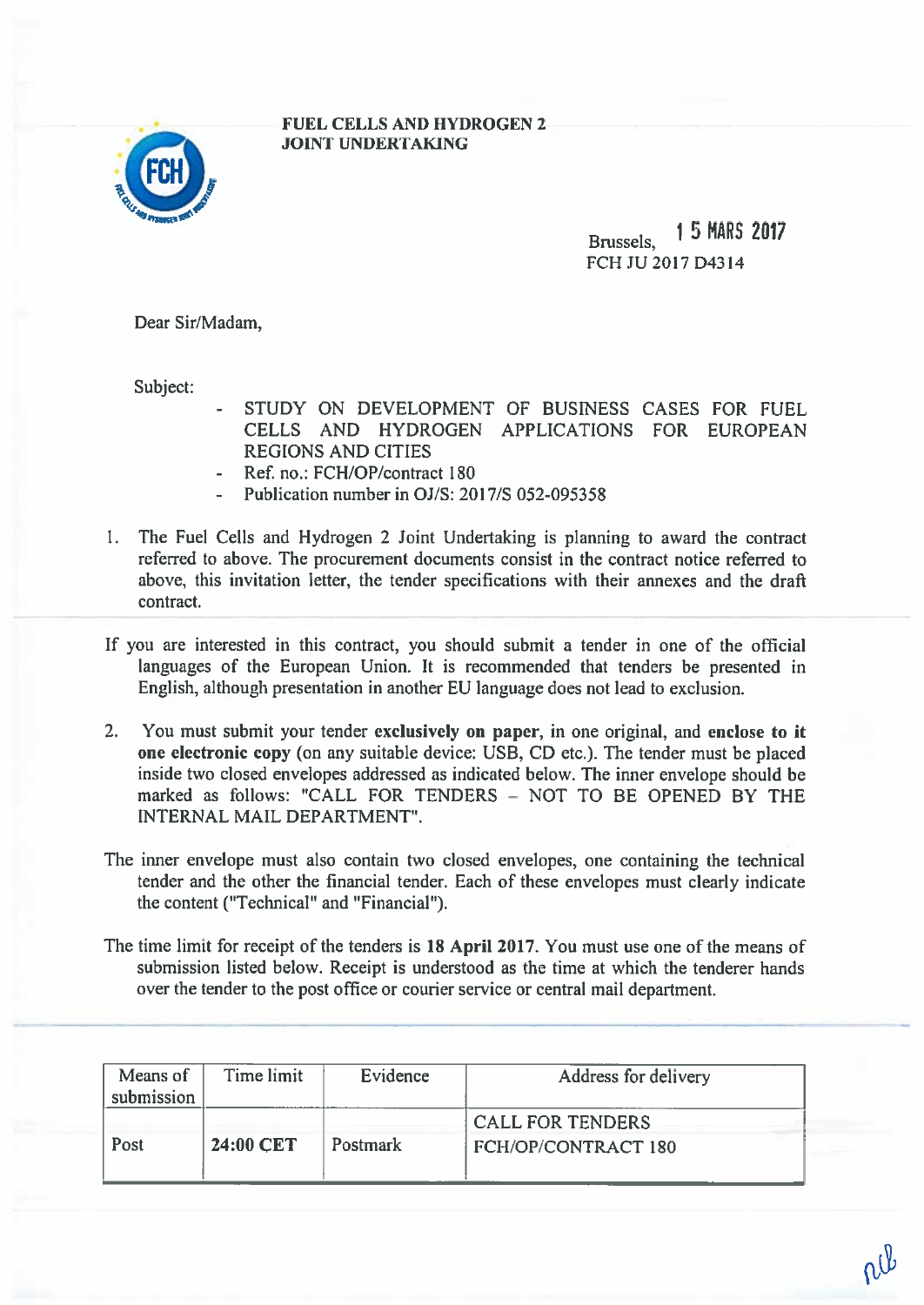|                                    |           |                                                                                                                     | Fuel Cells and Hydrogen 2 Joint<br>Undertaking                                                                                                                          |  |
|------------------------------------|-----------|---------------------------------------------------------------------------------------------------------------------|-------------------------------------------------------------------------------------------------------------------------------------------------------------------------|--|
|                                    |           |                                                                                                                     | For the attention of Georgiana Buznosu<br>Avenue de la Toison d'Or 56-60<br>B-1049 Brussels<br><b>Belgium</b>                                                           |  |
| Courier                            | 24:00 CET | Deposit slip of<br>courier service                                                                                  | <b>CALL FOR TENDERS</b><br>FCH/OP/CONTRACT 180                                                                                                                          |  |
| In<br>person<br>(hand<br>delivery) | 17:00 CET | Proof of receipt,<br>signed and dated<br>by the official in<br>the central mail<br>department who<br>takes delivery | Fuel Cells and Hydrogen 2 Joint<br>Undertaking<br>For the attention of Georgiana Buznosu<br>Avenue de la Toison d'Or 56-60<br>B-1060 Brussels (Saint Gilles)<br>Belgium |  |

Mail can be received from 07.30 to 17.30 Monday to Fridays. The service is closed on Saturdays, Sundays and official holidays of the contracting authority.

- 3. Tenders must be perfectly legible so that there can be no doubt as to words and figures;
- 4. The period of validity of the tender, during which tenderers may not modify the terms of their tenders in any respect, is indicated in Heading IV.3.7 of the contract notice.
- 5. Submission of <sup>a</sup> tender implies acceptance of all the terms and conditions set out in the procurement documents and, where appropriate, waiver of the tenderer's own general or specific terms and conditions. The submitted tender is binding on the tenderer to whom the contract is awarded for the duration of the contract.
- 6. All costs incurred for the preparation and submission of tenders are to be borne by the tenderers and will not be reimbursed.
- 7. <sup>A</sup> maximum of two representatives per tender can attend the opening of tenders as provided in Section IV.3.8 of the contract notice. For organisational and security reasons, the tenderer must provide the full name and ID or passport number of the representatives at least 3 working days in advance to:  $\frac{info}{i}$ ,  $procurrent(@fch, europa.eu)$ . Failing that, the contracting authority reserves the right to refuse access to its premises.
- 8. Contacts between the contracting authority and candidates or tenderers are prohibited throughout the procedure save in exceptional circumstances and under the following conditions only:

Before the date of receipt indicated in point 3:

Upon request, the contracting authority may provide additional information solely for the purpose of clarifying the procuremen<sup>t</sup> documents.

Any reques<sup>t</sup> for additional information must be made in writing only to info.procurement@fch.europa.eu.

AnG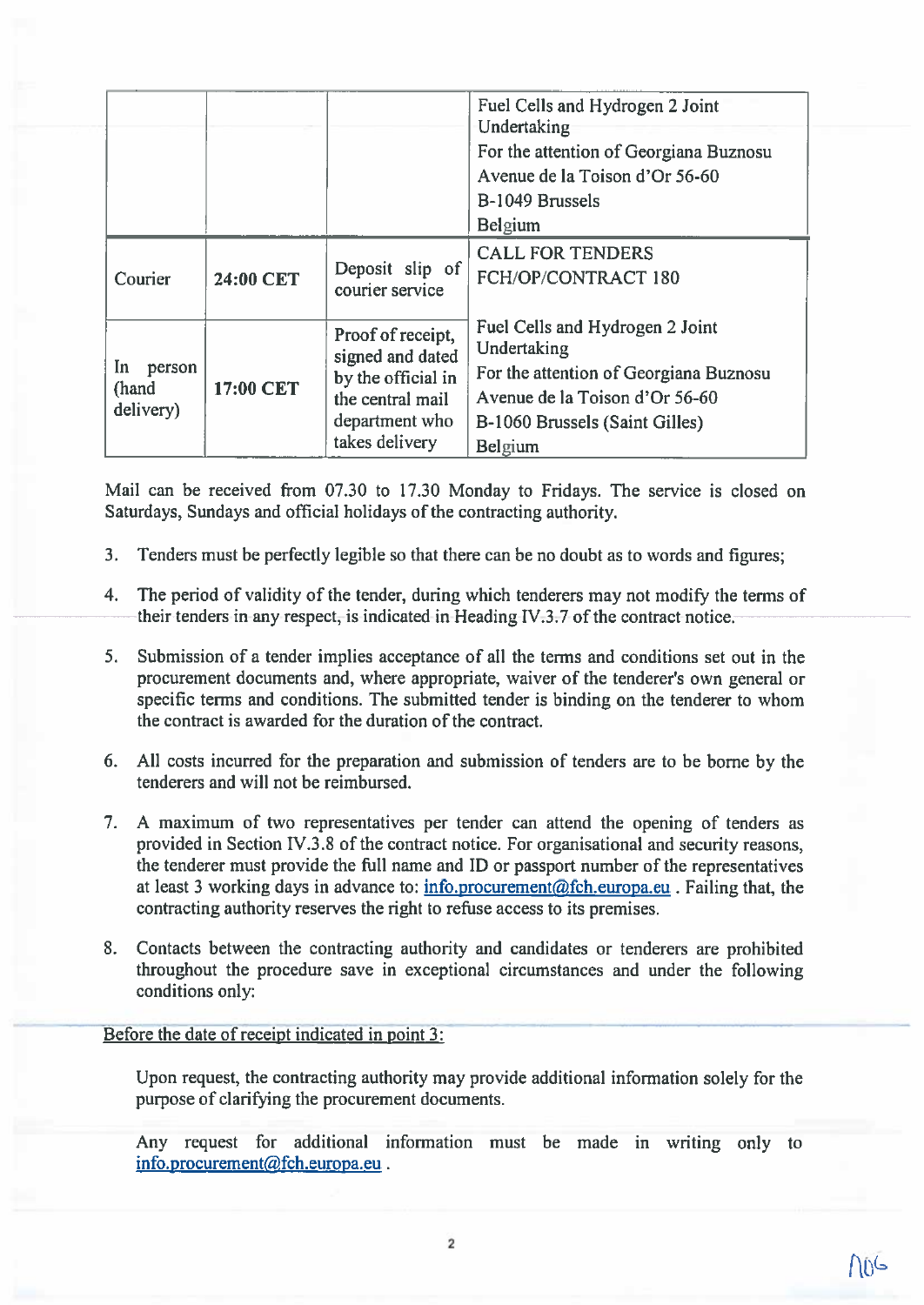The contracting authority may, on its own initiative, inform interested parties of any error, inaccuracy, omission or any other type of clerical error in the text of the procuremen<sup>t</sup> documents.

Any additional information including that referred to above will be posted on http://fch.europa.eu/page/procurements. The website will be updated regularly and it is your responsibility to check for updates and modifications during the submission period.

## After the opening of tenders:

1.pdf

If obvious clerical errors in the tender need to be corrected or confirmation of <sup>a</sup> specific or technical element is necessary, the contracting authority will contact the tenderer provided this does not lead to substantial changes to the terms of the submitted tender.

- 9. This invitation to tender is in no way binding on the contracting authority. The contracting authority's contractual obligation commences only upon signature of the contract with the successful tenderer.
- 10. Up to the point of signature, the contracting authority may cancel the procuremen<sup>t</sup> procedure without the candidates or tenderers being entitled to claim any compensation. This decision must be substantiated and the candidates or tenderers notified.
- 11. Once the contracting authority has opened the tender, it becomes its property and it shall be treated confidentially.
- 12. You will be informed of the outcome of this procuremen<sup>t</sup> procedure (award decision) by e-mail only. It is your responsibility to provide <sup>a</sup> valid e-mail address together with your contact details in your tender and to check this e-mail address regularly.
- 13. If processing your reply to the invitation to tender involves the recording and processing of personal data (such as your name, address and CV), such data will be processed pursuan<sup>t</sup> to Regulation (EC) No 45/2001 on the protection of individuals with regard to the processing of personal data by the Community institutions and bodies and on the free movement of such data. Unless indicated otherwise, your replies to the questions and any personal data requested are required to evaluate your tender in accordance with the specifications of the invitation to tender and will be processed solely for that purpose by The Fuel Cells and Hydrogen 2 Joint undertaking. Details concerning the processing of your personal data are available on the privacy statement at: http://www.fch.europa.eu/sites/default/files/PRIVACY%2OSTATEMENT%20- %2Oexyerts%2Cprocurement%2Cgrants%2OAND%2Orecruitment%20- %20MERGED%20%28FINAL%20version%29%20%28ID%20147829%29%20updated-
- 14. Your personal data may be registered in the Early Detection and Exclusion System (EDES) if you are in one of the situations mentioned in Article 106 of the Financial Regulation'. For more information, see the Privacy Statement on http://ec.europa.eulbudget/explained/management/protecting/protect en.cfm

Regulation (EU, Euratom) No 966/2012 of the European Parliament and of the Council of 25 October 2012 on the financial rules applicable to the general budget of the Union and repealing Council Regulation (EC, Euratom) No 1605/2002 (OJ L 298 of 26.10.2012, p. 1) as amended.